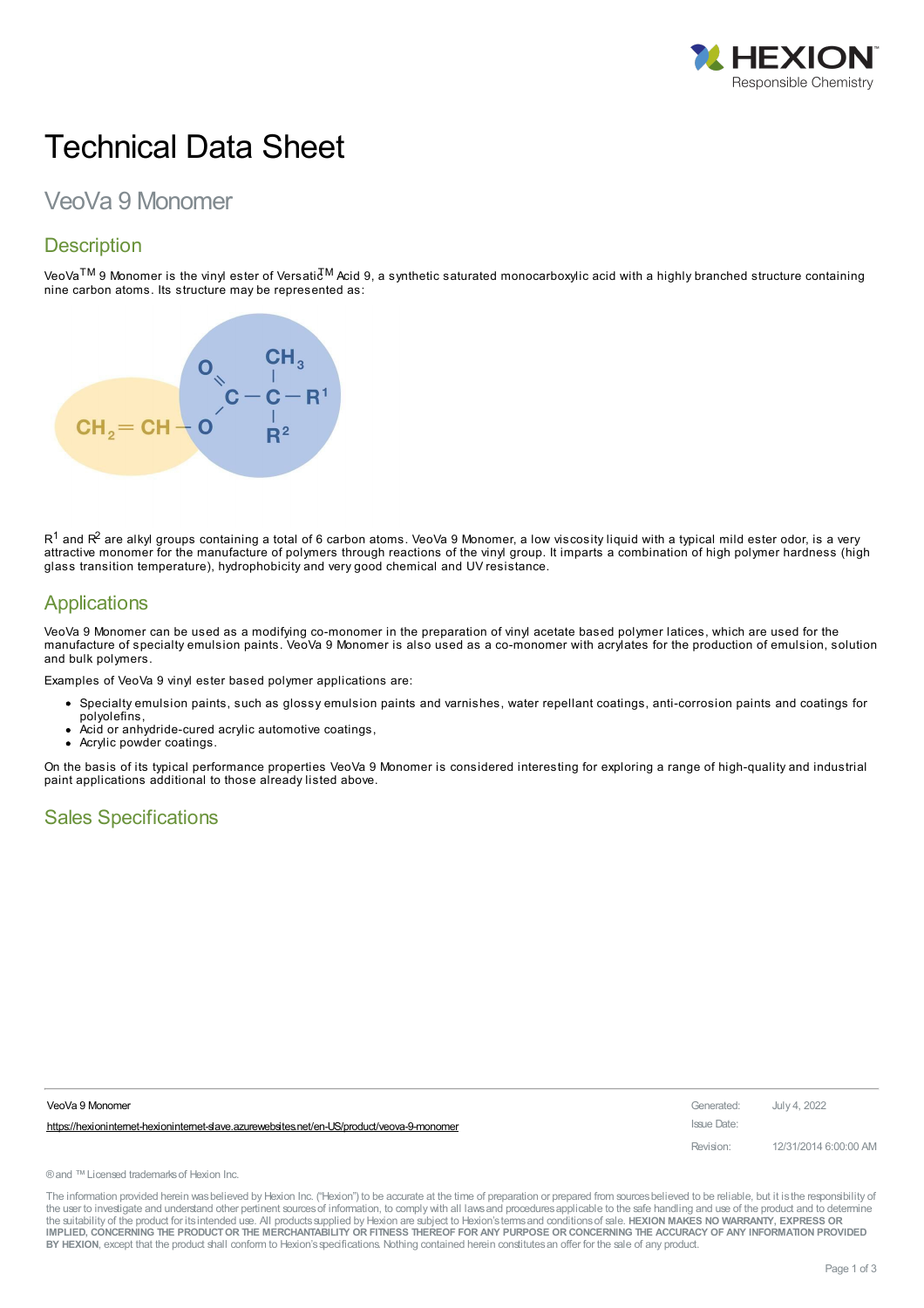| Property                | Value                                    | <b>Unit</b>       | <b>Test Method</b>   |
|-------------------------|------------------------------------------|-------------------|----------------------|
| Acid value              | 1.0 <sub>max</sub>                       | mg KOH/g          | ASTMD1639            |
| Appearance              | Clear liquid, free from suspended matter |                   | ASTMD4176            |
| Color                   | 30 max.                                  | Pt-Co             | ASTMD1209            |
| Density at 20°C         | 870.0 - 900.0                            | kg/m <sup>3</sup> | ASTMD4052            |
| P-Methoxyphenol Content | 5±2                                      | mg/kg             | LPM3112              |
| Refractive Index nD25   | 1.432 - 1.445                            |                   | ASTMD1218            |
| <b>Water Content</b>    | $0.1$ max                                | $%$ (m/m)         | ASTME <sub>203</sub> |

# Typical Properties

| Property                                                                               | Value               | Unit               | <b>Test Method</b> |
|----------------------------------------------------------------------------------------|---------------------|--------------------|--------------------|
| <b>Boiling Range</b>                                                                   | 185 - 200           | °C                 | ASTMD1078          |
| Copolymerisation Parameters*                                                           | e-0.640; Q0.028     |                    |                    |
| Flash Point (PMCC)                                                                     | 69                  | $^{\circ}C$        | ASTMD93            |
| Glass Transition Temperature of Homopolymer (Tg) ** (vinyl acetate homopolymer = 32°C) | 70                  | $^{\circ}{\rm C}$  | ASTMD3418          |
| Kinematic Viscosity at 20°C                                                            | 2.1                 | mm <sup>2</sup> /s | ASTMD445           |
| Latent Heat of Vaporisation at 20°C                                                    | 45.6                | kJ/mol             |                    |
| Miscibility with Vinyl Acetate                                                         | Completely miscible |                    |                    |
| Molecular Formula                                                                      | C11H20O2            |                    |                    |
| <b>Molecular Mass</b>                                                                  | 184                 |                    |                    |
| Solubility in Water at 20-80°C                                                         | < 0.1               | $%$ (m/m)          |                    |
| Solubility of Water in Monomer at 20-80°C                                              | 0.06                | $%$ (m/m)          |                    |
| Specific Heat at 20°C                                                                  | 1.93                | kJ/kg °C           | ASTME1269          |
| Specific Heat of Polymerisation                                                        | 96                  | kJ/mol             | ASTME1269          |
| <b>Vinyl Unsaturation</b>                                                              | 5.4                 | mol/kg             | <b>SMS 2687</b>    |

*\* Using constants according to Young, J.Pol.Sci. 54,411, e=-0.22, Q = 0.026 for Vinyl acetate*

*\*\* By differential scanning calorimetry (onset value 20ºC per minute).*

## Test Methods

ASTM Standards are published by the American Society for Testing and Materials, 100 Barr Harbor Drive, west Conshohocken, PA 19428-2959, USA.

SMS and LPM methods mentioned are available from Hexion Europe B.V.

# Handling Precautions

For more detailed [information](https://hexioninternet-hexioninternet-slave.azurewebsites.net/en-US/product/veova-9-monomer) on all aspects relating to Health, Safety and Handling, reference should be made to the Safety Data Sheet of VeoVa

| VeoVa 9 Monomer                                                                           | Generated:  | July 4, 2022          |
|-------------------------------------------------------------------------------------------|-------------|-----------------------|
| https://hexionintemet-hexionintemet-slave.azurewebsites.net/en-US/product/veova-9-monomer | Issue Date: |                       |
|                                                                                           | Revision:   | 12/31/2014 6:00:00 AM |

® and ™ Licensed trademarks of Hexion Inc.

The information provided herein was believed by Hexion Inc. ("Hexion") to be accurate at the time of preparation or prepared from sources believed to be reliable, but it is the responsibility of the user to investigate and understand other pertinent sources of information, to comply with all laws and procedures applicable to the safe handling and use of the product and to determine the suitability of the product for itsintended use. All productssupplied by Hexion are subject to Hexion'stermsand conditionsof sale. **HEXION MAKES NO WARRANTY, EXPRESS OR** IMPLIED, CONCERNING THE PRODUCT OR THE MERCHANTABILITY OR FITNESS THEREOF FOR ANY PURPOSE OR CONCERNING THE ACCURACY OF ANY INFORMATION PROVIDED **BY HEXION**, except that the product shall conform to Hexion'sspecifications. Nothing contained herein constitutesan offer for the sale of any product.